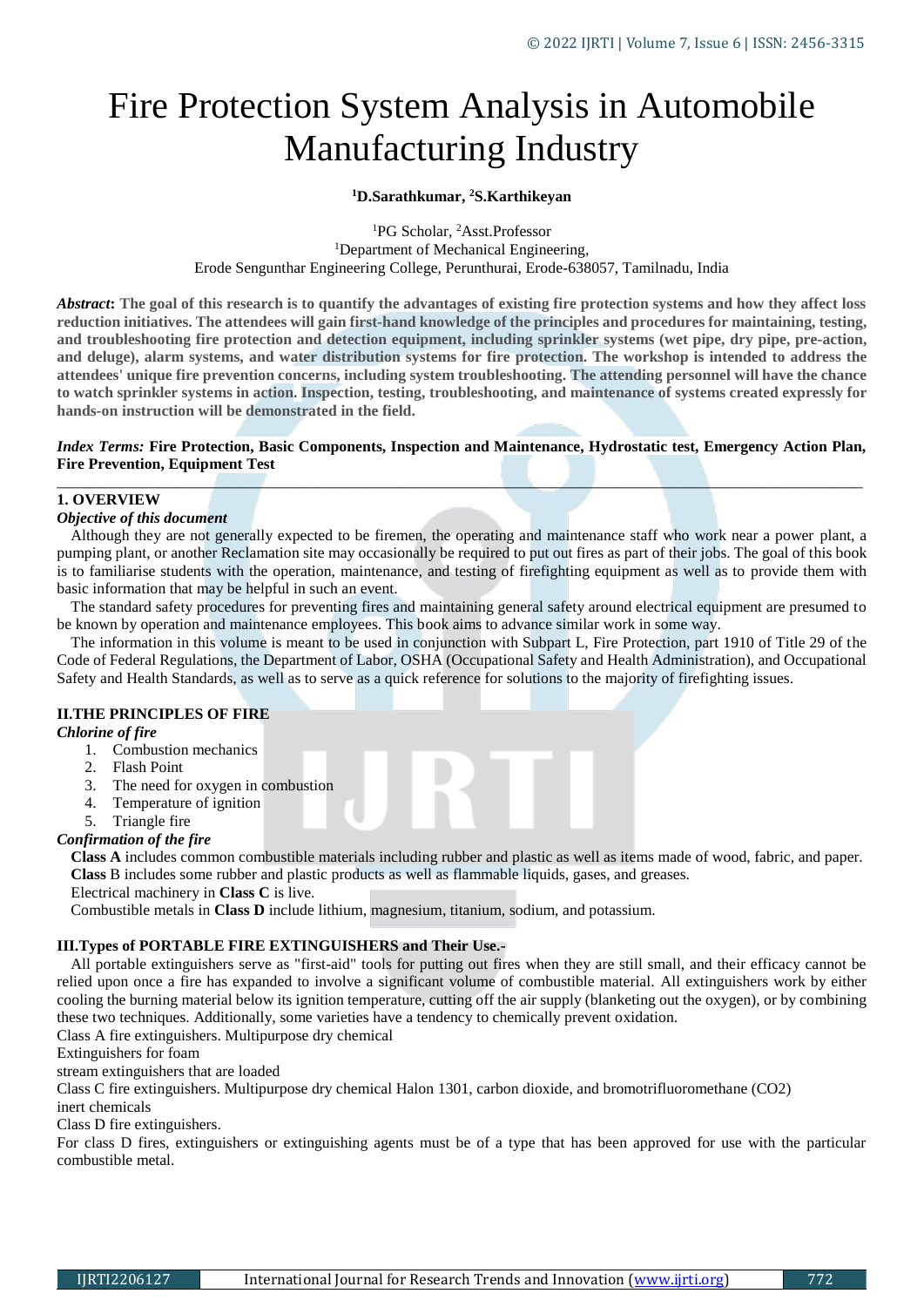## **IV.OPERATION**

This book does not attempt to explain how each fire extinguisher functions individually because each piece of equipment comes with instructions for use. Everyone who might need to use an extinguisher should carefully read and follow the manufacturer's instructions that are written on the extinguisher.

All staff authorised to use fire extinguishers will get training in their use upon initial assignment and at least once a year after that. Every year at least, all other staff will receive training on the fundamentals of using fire extinguishers and the dangers of earlystage firefighting.

#### **V.MAINTENANCE**

Maintenance is a "thorough examination" of the extinguisher that is meant to provide the highest level of assurance that the extinguisher will function properly and safely. It involves a comprehensive analysis and any required repairs or replacements. Maintenance must be carried out on schedule, no more than once every year, or as particularly required by an inspection. Extinguishers that are taken out of the building to be recharged must be replaced while they are gone by backup extinguishers. As soon as an extinguisher is used, refill it.

Every six years, stored pressure-dry chemical extinguishers that need a 12-year hydrostatic test must be emptied and put through the necessary maintenance processes. Exempt from this rule are dry chemical extinguishers with non-refillable, single-use containers.

| Extinguisher type                                          | interval(years) |
|------------------------------------------------------------|-----------------|
| Storage-pressure water and/or antifreeze.                  | 5               |
| Wetting agent.                                             | 5               |
| Foam.                                                      | 5               |
| Loaded stream.                                             | 5               |
| Dry chemical extinguishers with stainless steel shells, or |                 |
| soldered-brass shells.                                     | 5               |
| Dry chemical, stored pressure, with mild steel shells,     |                 |
| brazed-brass shells, or aluminum shells.                   | 12              |
| Dry chemical, cartridge operated with mild steel shells.   | 12              |
| Bromotrifluoromethane Halon 1301.                          | 12              |
| Bromochlorodifluoromethane Halon 1211.                     | 12              |
| Dry power, cartridge operated, with mild steel shells.     | 12              |
|                                                            |                 |

# **VI.APPLICATION OF WATER EXTINGUISHING SYSTEMS AND FIREFIGHTING EQUIPMENT**  *(Portable and fixed).*

Water is still one of the best all-around weapons because it was man's first weapon against fire. Water, on the other hand, can be harmful to switchboard wire and shielded conductors and windings, like those used in motors and generators. The damage from water may be equal to or greater than the damage caused by the fire itself, and the damage to the insulation from soaking may require costly drying out or rewiring procedures.

Because of this, water should only be applied to a fire of this kind as a last resort. Water may also be harmful because it is occasionally challenging to deactivate all circuits with which it might come into contact. When laying the hoses to get the water on the fire, the firefighting force must work as a well-organized team because the effectiveness of water depends on how quickly it is applied to the fire after it is first identified.

# **VII.FIRE HOSE HANDLING**

Fire hose handling requires that the hose be unrolled in order to place the male and female ends in the proper alignment for connecting. To prevent leakage and pressure loss, all couplings must be made firmly. The hose needs to be put out or fanned out so that it won't kink or twist as the line is drawn closer to the fire. Without prompt and effective completion of each activity, important time will be lost, possibly making the difference between a fire being promptly put out and spreading out of control. Hose may be run out without tangling or kinking when it is wound as shown in figure 2.



Figure 2

When handling fire hoses, it is necessary to unroll the hose in order to align the male and female ends for joining. All couplings must be made firmly to avoid leakage and pressure loss. So that it won't kink or twist as the line is pulled closer to the fire, the hose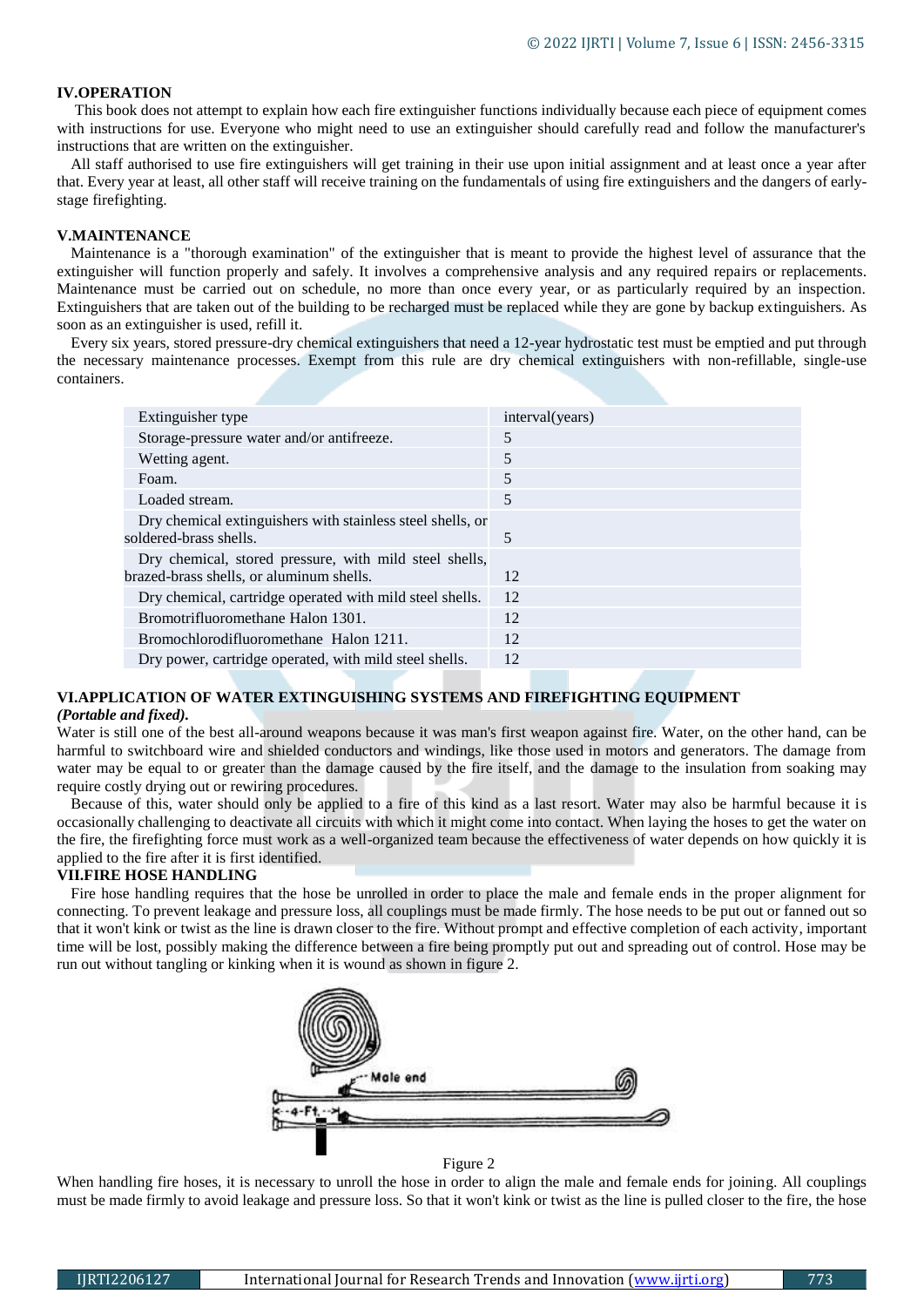needs to be put out or spread out. Without fast and efficient execution of each task, significant time will be lost, potentially determining whether a fire is put out quickly or spreads out of control. When wound as in figure 2, hose can be run out without tangling or kinking.

The hose is set out straight first, then folded in half, with the male end on top and 1.2 metres (4 feet) away from the female end. The hose is firmly wrapped as slack is picked up while being grasped at the fold. To get an even, compact roll, care must be given. The ends are correctly positioned when coiled in this way, with the male end always on the inside.

One person firmly grasps the male end, while the other threads the female swivel. To align the thread, the swivel is rotated backward by one-half turn. This expedites the coupling process and stops the threads from becoming clogged.

When only one person connects, the male end is held in place with the foot, freeing both hands to turn the swivel. The individual handling the female end should always ensure the rubber gasket is in place before making any couplings. Without it, the connection will leak, causing the loss of pressure.

#### **VIII.ACTION PLAN FOR EMERGENCIES.**

The presence of appropriate escape facilities to ensure quick access to safe locations and thorough staff education regarding what to do in an emergency fire situation are the most crucial things to take into account when providing adequate employee safety. Every company will have a written emergency action plan that details the steps to take to protect employees from fires and other

#### crises.

#### *The plan will at least have the following components:*

emergency evacuation plans and designated emergency escape routes;

the steps that employees must take to operate key point activities before they evacuate;

When an emergency evacuation has been completed, procedures to account for all employees;

The preferred method of reporting fires and other emergencies; Rescue and medical responsibilities for those personnel who are to carry them out; Names or regular job titles of people or departments who can be contacted for more information or an explanation of tasks under the plan.

#### **IX.FIRE PREVENTION.**

Poor housekeeping is a major cause of fires, both inside the home and in many other ostensibly fireproof buildings. Many building fires can be linked to oily rags and other debris that were either accidentally spilled onto pipes in the heating system or were otherwise discarded and prone to spontaneous ignite.

The vaporisation process is initiated by the pipes' temperature, and as heated vapour trapped in the rag builds up, the temperature rises. Over time, the oil rag's ignition temperature is achieved, and a fire starts.

The most crucial component in fire protection is probably maintaining a high level of cleanliness and order. The need of routinely disposing of wastepaper and other flammable waste is paramount. Metal containers with lids should be used as trash cans. Additionally, given their propensity for spontaneous ignite, greasy mops, dust rags, etc. should be stored in fire-resistant storage enclosures.

Both inside and outside of buildings, good cleanliness is crucial. Waste and trash shouldn't be permitted to build up in areas where they could help a fire spread. Around structures, dry grass or weeds provide a fire risk.

A locker area where men have left painted or oiled clothing is another place where a fire might start. A fire hazard is created when matches are carelessly left lying around, especially in areas where mice or rats are present.

Hot bearings, exposed lightbulbs near flammable materials, sparks from grinding wheels, dust and lint accumulating in ventilation and blower systems, and carelessly discarded cigarettes and matches are other things to be on the lookout for as potential sources of fire.

Static electricity is a common source of gasoline fires or explosions, especially during loading or filling activities near service stations, on tank cars, and on trucks. The friction of the moving liquid produces the electric charge. If the nozzle is not grounded by contact with the tank, static charge is likely to build up and finally discharge to ground through the shortest path. However, if the nozzle is grounded by contact with the tank, the electric charge drains off to the ground.

A spark hot enough to ignite a vapor-oxygen mixture will span the space between the nozzle and the tank because the mouth of the tank is the nearest metal conductor.

#### **X.CONCLUSION**

The devices, systems, and methods described in this study are meant to offer a level of property protection and life safety that complies with the relevant standards. The interplay of passive and active Pire Protection elements forms the foundation for this degree of security. In addition to emergency and standby power, communications, and mechanical smoke control, active systems also contain fire suppression and detection systems. Compartmentation with fire-resistive separations, Type IA construction, MOE systems, and Flame-Spread Index (FSI) restrictions are examples of passive characteristics.

Nothing in this paper is meant to imply non-compliance with the codes. The options for the Jamul Indian Village Gaming Project are provided in this report's Fire Protection Planning Guidelines. To comply with the Fire Protection features listed in this document, working drawings and specifications will be coordinated.